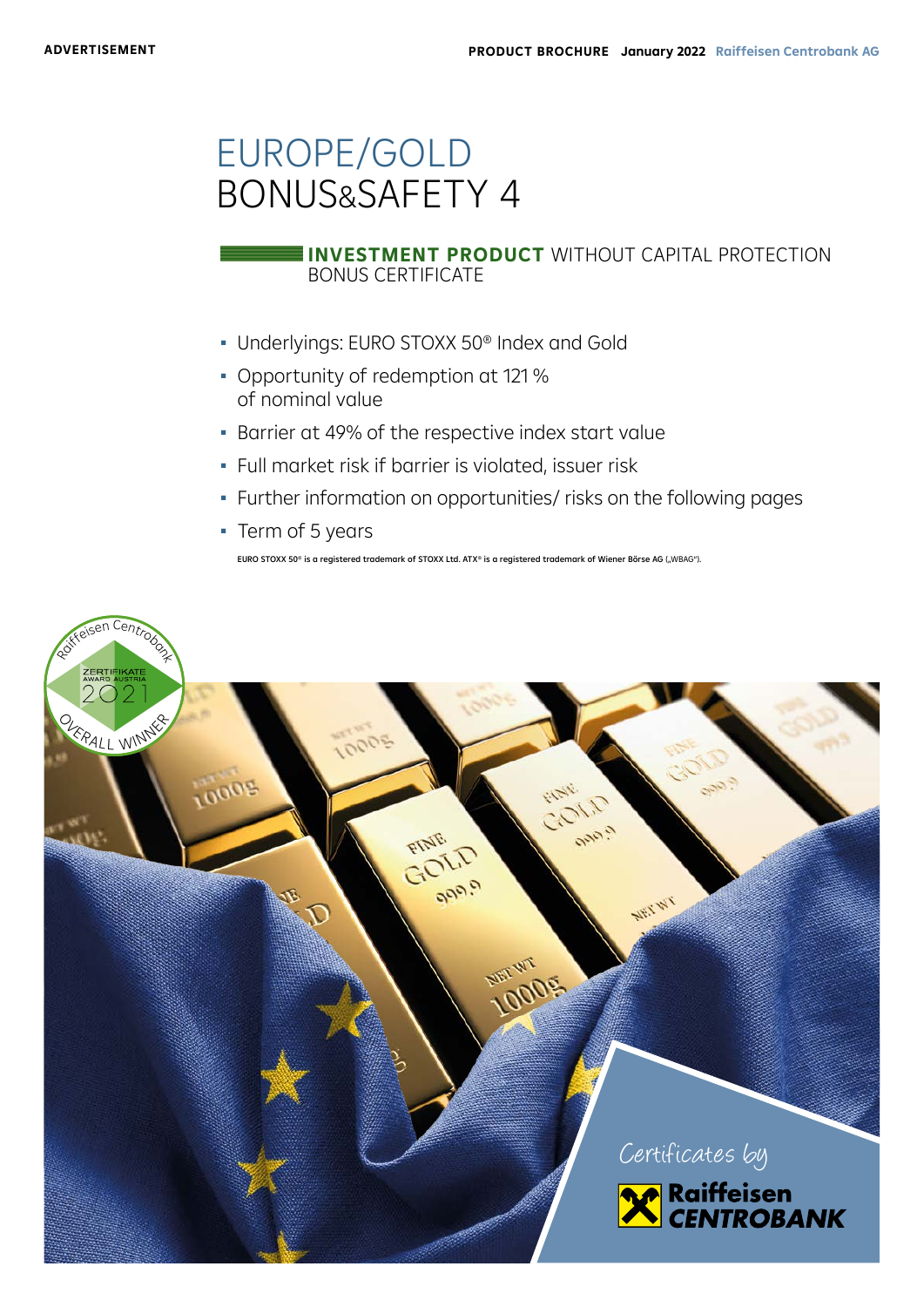# YIELD OPPORTUNITY WITH SAFETY MECHANISM In short:

With this certificate investors obtain a bonus yield of 21% at the end of the term, provided the two underlyings EURO STOXX 50® index and LBMA Gold Price PM always quote above the barrier of 49% of their respective starting value during the observation period. If the barrier is violated, the investor is entirely subject to market risk. This means that in this case a substantial loss of capital is possible.

## **KEY FACTS**

| lssuer                                           | Raiffeisen Centrobank AG*        |  |  |  |  |
|--------------------------------------------------|----------------------------------|--|--|--|--|
| Offer                                            | continuous issuing               |  |  |  |  |
| <b>ISIN</b>                                      | AT0000A2UVT0                     |  |  |  |  |
| <b>Issue price</b>                               | 100%                             |  |  |  |  |
| <b>Nominal value</b>                             | <b>EUR 1,000</b>                 |  |  |  |  |
| Subscription period <sup>1</sup>                 |                                  |  |  |  |  |
|                                                  | Jan 4 - Jan 31, 2022             |  |  |  |  |
| <b>Initial valuation date</b>                    | Feb 1, 2022                      |  |  |  |  |
| <b>Issue value date</b>                          | Feb 2, 2022                      |  |  |  |  |
| <b>Final valuation date</b>                      | Jan 28, 2027                     |  |  |  |  |
| <b>Maturity date</b>                             | Feb 3, 2027                      |  |  |  |  |
| <b>Underlying</b>                                | EURO STOXX 50 <sup>®</sup> Index |  |  |  |  |
| (worst-of)                                       | Gold                             |  |  |  |  |
| <b>Starting value</b>                            | closing price of                 |  |  |  |  |
|                                                  | each underlying index            |  |  |  |  |
|                                                  | at the initial valuation date    |  |  |  |  |
| <b>Final reference value</b><br>closing price of |                                  |  |  |  |  |
|                                                  | each underlying index            |  |  |  |  |
|                                                  | at the final valuation date      |  |  |  |  |
| <b>Barrier</b>                                   | 49% of the starting value        |  |  |  |  |
| <b>Observation</b>                               | Intraday                         |  |  |  |  |
| <b>Observation period</b>                        |                                  |  |  |  |  |
|                                                  | Feb 2, 2021 - Jan 28, 2027       |  |  |  |  |
| <b>Bonus level</b>                               | 121% of the starting value       |  |  |  |  |
| Cap                                              | 121%                             |  |  |  |  |
| Redemption                                       | Bonus amount or                  |  |  |  |  |
| participation in the worse index                 |                                  |  |  |  |  |
|                                                  | performance                      |  |  |  |  |
| (Redemption is dependent on the                  |                                  |  |  |  |  |
|                                                  | solvency of RCB*)                |  |  |  |  |
| Listing                                          | Vienna, Frankfurt, Stuttgart     |  |  |  |  |
| Quotes                                           | www.rcb.at                       |  |  |  |  |

\* Raiffeisen Centrobank AG is a 100% owned subsidiary of Raiffeisen Bank International AG – rating of RBI: www.rbinternational.com/ir/ratings

1 Early closing or extension of the subscription period is within the sole discretion of Raiffeisen Centrobank AG.

## **FUNCTIONALITY**

At the initial valuation date, the closing price of the EURO STOXX 50<sup>®</sup> index and the ATX<sup>®</sup> index are fixed as starting values and the respective barriers (49% of the respective starting value) as well as the **bonus levels** (121 % of the respective starting value) are determined. The prices of both indices are continuously compared with the respective barrier during the observation period. At the final valuation date one of the following scenarios will apply:

## 1) Barriere not violated

If the barrier reference prices of the underlyings are always above their respective barrier during the observation period, the **bonus amount** is paid out at the end of term. This amount also represents the maximum payout amount (cap).

## 2) Barrier violated

If the barrier reference price of at least one underlying was at or below the respective barrier at least once during the observation period, the redemption on the maturity date is **according to the worse underlying performance** (percentage performance from the starting value to the final reference value). The maximum payout amount remains limited by the cap.

## **PAYOUT PROFILE: EXEMPLARY PRESENTATION**

|          | <b>FINAL REFERENCE VALUE*</b><br><b>UNDERLYING 1 UNDERLYING 2</b> | <b>REDEMPTION**</b><br><b>NOT VIOLATED</b> | <b>IF BARRIER</b><br><b>VIOLATED</b> |
|----------|-------------------------------------------------------------------|--------------------------------------------|--------------------------------------|
| $+40%$   | $+30%$                                                            | 121%                                       | 121%                                 |
| $+10%$   | $+30%$                                                            | 121%                                       | 110%                                 |
| $+15%$   | $+5%$                                                             | 121%                                       | 105%                                 |
| $+/-0\%$ | $+/-0\%$                                                          | 121%                                       | 100%                                 |
| $-10%$   | $+25%$                                                            | 121%                                       | 90%                                  |
| $+10%$   | $-20%$                                                            | 121%                                       | 80%                                  |
| $-20%$   | $-40%$                                                            | 121%                                       | 60%                                  |

\* in comparison to the respective starting value; \*\* per nominal value

## **PLEASE NOTE: The redemption is always based on the index with the worse performance!**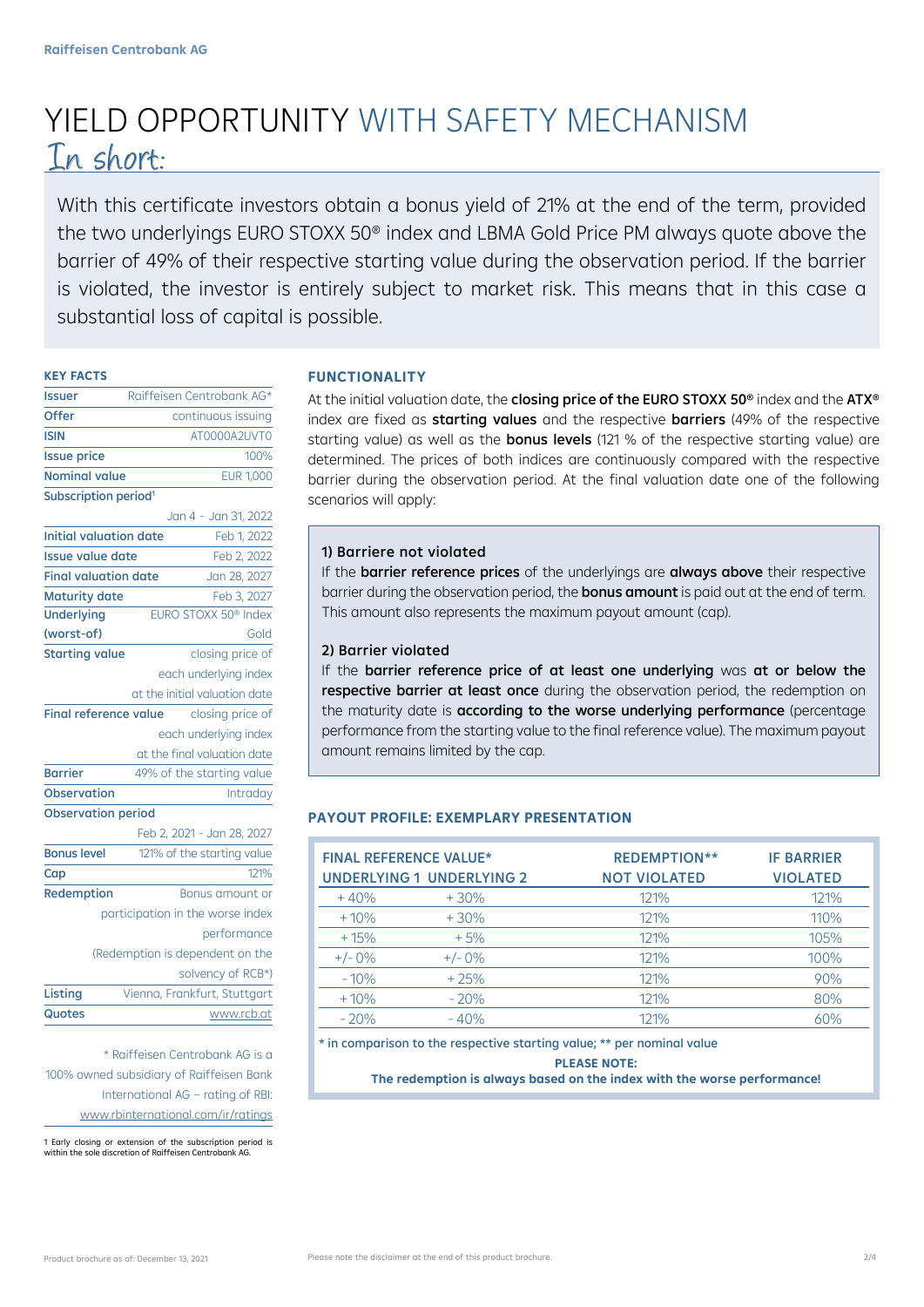### **EURO STOXX 50® INDEX**

The EURO STOXX 50® index is the leading blue-chip index for the Eurozone. It comprises 50 major listed companies from eight eurozone countries. STOXX Ltd. continuously updates the index value.

The current level of the EURO STOXX 50<sup>®</sup> index at EUR 4,199.16 (closing price) as of December 10, 2021 would result in a barrier of EUR 2,057.588 (equals 49% of EUR 4,199.16).



#### **SUITED MARKET EXPECTATIONS**

| declining                      | sideways     | rising    |  |  |  |  |
|--------------------------------|--------------|-----------|--|--|--|--|
| <b>YOUR INVESTMENT HORIZON</b> |              |           |  |  |  |  |
| < 3 years                      | 3 to 5 years | > 5 years |  |  |  |  |

### **NOTE**

The referenced opportunities and risks represent a selection of the most important facts regarding the product.

You are about to purchase a product that is not easy and difficult to understand.

For further information see the Base Prospectus (including possible amendments) – approved by the Austrian Financial Market Authority (FMA), deposited at the Oesterreichische Kontrollbank AG and published at www.rcb.at/en/securitiesprospectus (we recommend reading the prospectus before making an investment decision), in the key information document and among "Customer Information and Regulatory Issues" at www.rcb.at/en/customerinformation

#### **GOLD** (LBMA Gold Price PM)

Since ancient times, gold has been appreciated as a major means of payment and a store of value. Especially in uncertain times, investors consider gold a safe haven. The gold price is determined twice a day. The p.m. fixing is relevant for the observation of the barrier.

Considering the current LBMA Gold Price PM as of December 10, 2021 at USD 1,779.75, the barrier would be at USD 872.078 (49 % of USD 1,779.75).



#### **NO CURRENCY RISK**

The LBMA Gold Price PM is quoted in USD. However, this certificate is fully currencyhedged, i.e. the development of the EUR/USD exchange rate has no influence on the performance of the certificate.

## **OPPORTUNITIES**

- **Attractive bonus yield:** Opportunity to obtain yield in sideways moving and even in moderately declining markets
- Safety buffer: Partial protection against falling prices due to the barrier
- Flexibility: Tradability on the secondary market, no management fees

#### **RISKS**

- **Barrier violation:** If the respective barrier is violated by at least one of the two underlyings, investors are entirely subject to market risk, without any protective mechanism.
- **· Limited yield opportunity:** The maximum payout amount is limited by the cap. Investors do not participate in price increases above the cap.
- **Issuer risk / Bail-in:** Certificates are not covered by the Deposit Protection Scheme. Investors are exposed to the risk that Raiffeisen Centrobank AG might be unable to fulfill its payment obligations in respect to the described financial instrument such as in the event of insolvency (issuer risk) or an official directive (Bail-in). A total loss of the capital invested is possible.